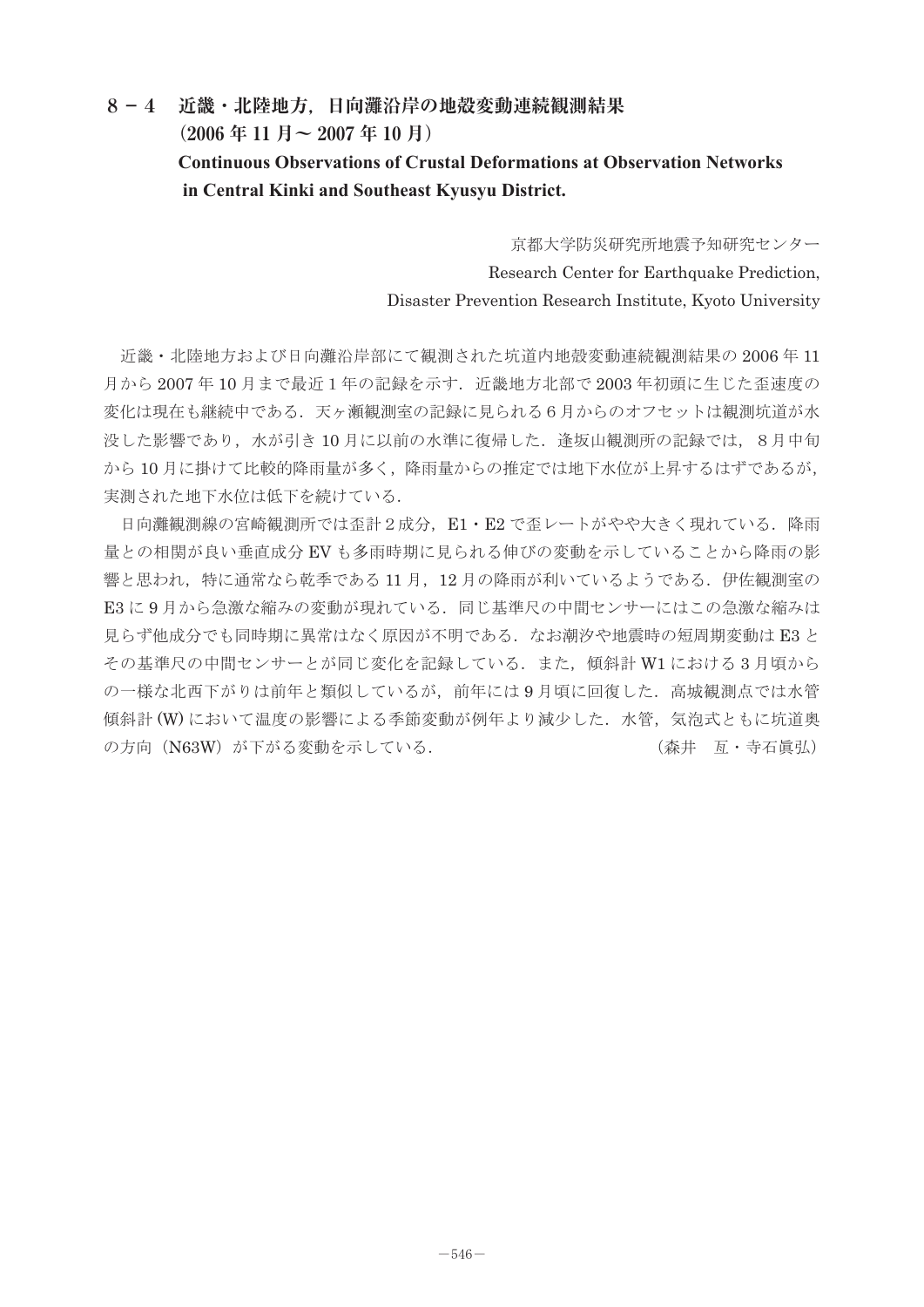

地殻活動総合観測線最近1年の観測結果



第2図 天ヶ瀬観測室における歪変化と日雨量(2006年11月~2007年10月)

Fig.2 Strain changes and daily precipitation at Amagase observatory.(Nov. 1, 2006  $\sim$  Oct. 31, 2007).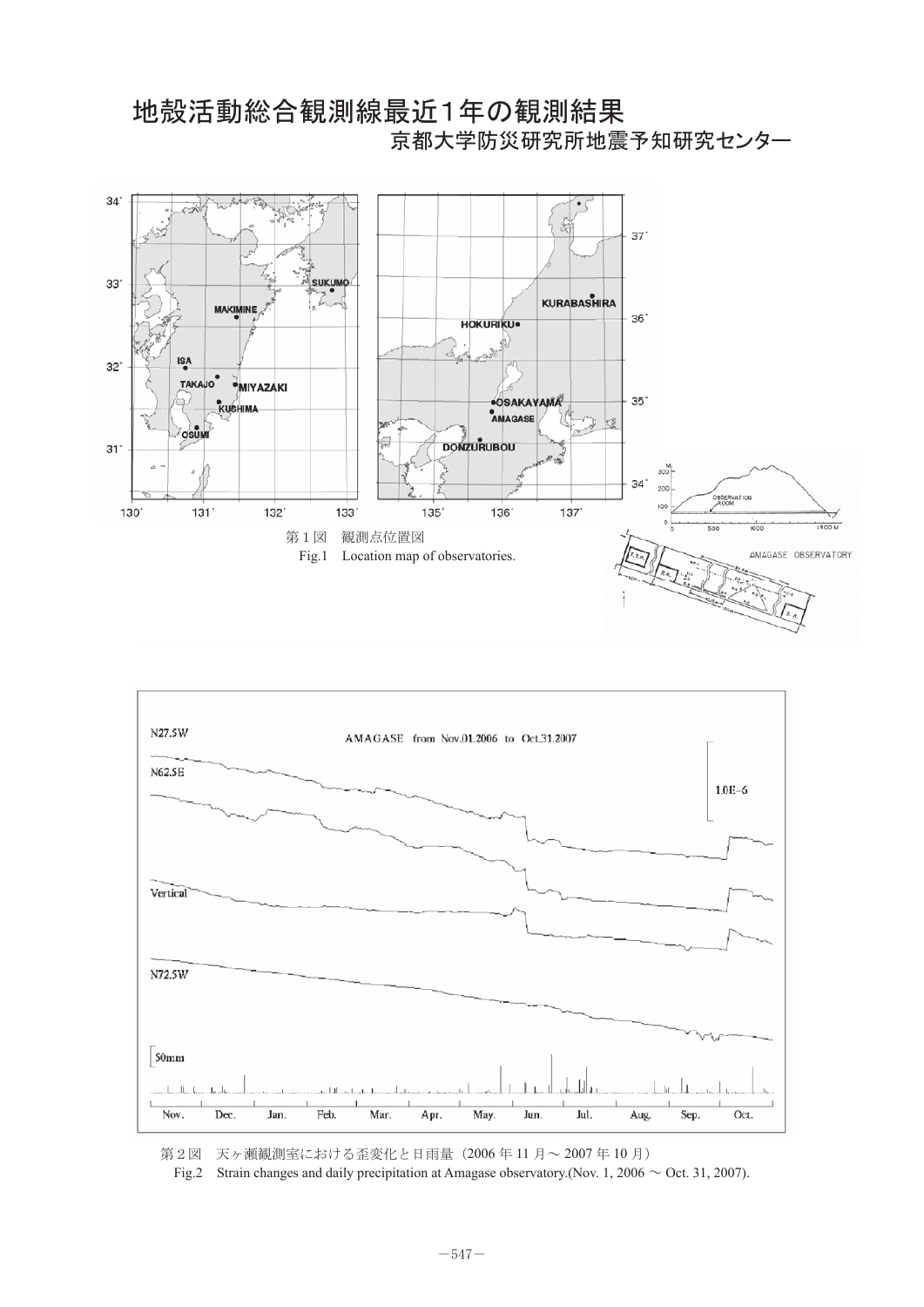

Fig.3 Strain changes and daily precipitation at Donzurubo observatory. (Nov. 1, 2006  $\sim$ Oct. 31, 2007).





Fig.4 Strain change, underground water level and daily precipitation at Osakayama observatory. (Nov. 1, 2006  $\sim$  Oct. 31, 2007).



– ニューニング コンラミング コミック コンラング デジタ ランゴ 第5図 上宝観測所蔵柱観測室における歪変化と日雨量(2006年11月~2007年)<br>第3図 屯鶴峯観測所における歪変化と日雨量(2006 年 11 月~ 2007 年 10 月) Fig.5 Strain changes and daily precipitation at Kurabashira observatory (Nov. 1 第5図 上宝観測所蔵柱観測室における歪変化と日雨量(2006年11月~2007年10月) Fig.5 Strain changes and daily precipitation at Kurabashira observatory.(Nov. 1, 2006  $\sim$  Oct. 31, 2007).



Fig.6 Strain changes and daily precipitation at Hokuriku observatory. (Nov. 1, 2006  $\sim$  Oct. 31, 2007).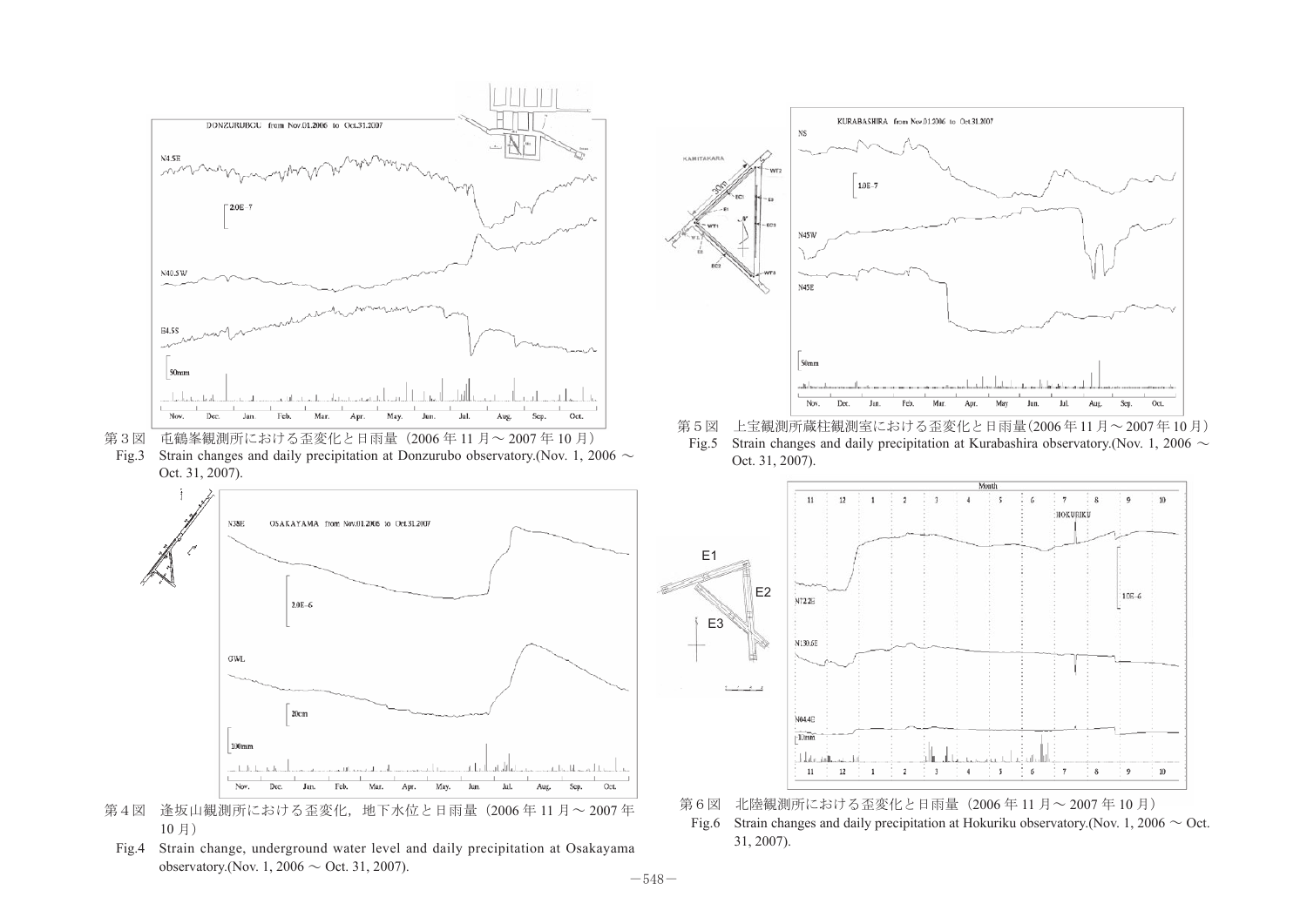

Fig.7 Strain changes, tilt changes and daily precipitation at Miyazaki observatory.(Nov. 1, 第7図 宮崎観測所における歪・傾斜変化と日雨量(2006年11月~2007年10月)  $2006 \sim$  Oct. 31, 2007).







第9図 宿毛観測所における歪・傾斜変化と日雨量(2006年11月~2007年10月) Fig.9 Strain changes, tilt changes and daily precipitation at Sukumo station.(Nov. 1, 2006  $\sim$  Oct. 31, 2007).



╙࿑ ᭱ፄ᷹ⷰቶࠆߌ߅ߦᱡᢳᄌൻߣᣣ㔎㊂㧔ᐕ㨪ᐕ㧕 Fig.10 Strain changes, tilt changes and daily precipitation at Makimine station.(Nov. 1, 第10図 槇峰観測室における歪・傾斜変化と日雨量 (2006年11月~2007年10月)  $2006 \sim$  Oct. 31, 2007).